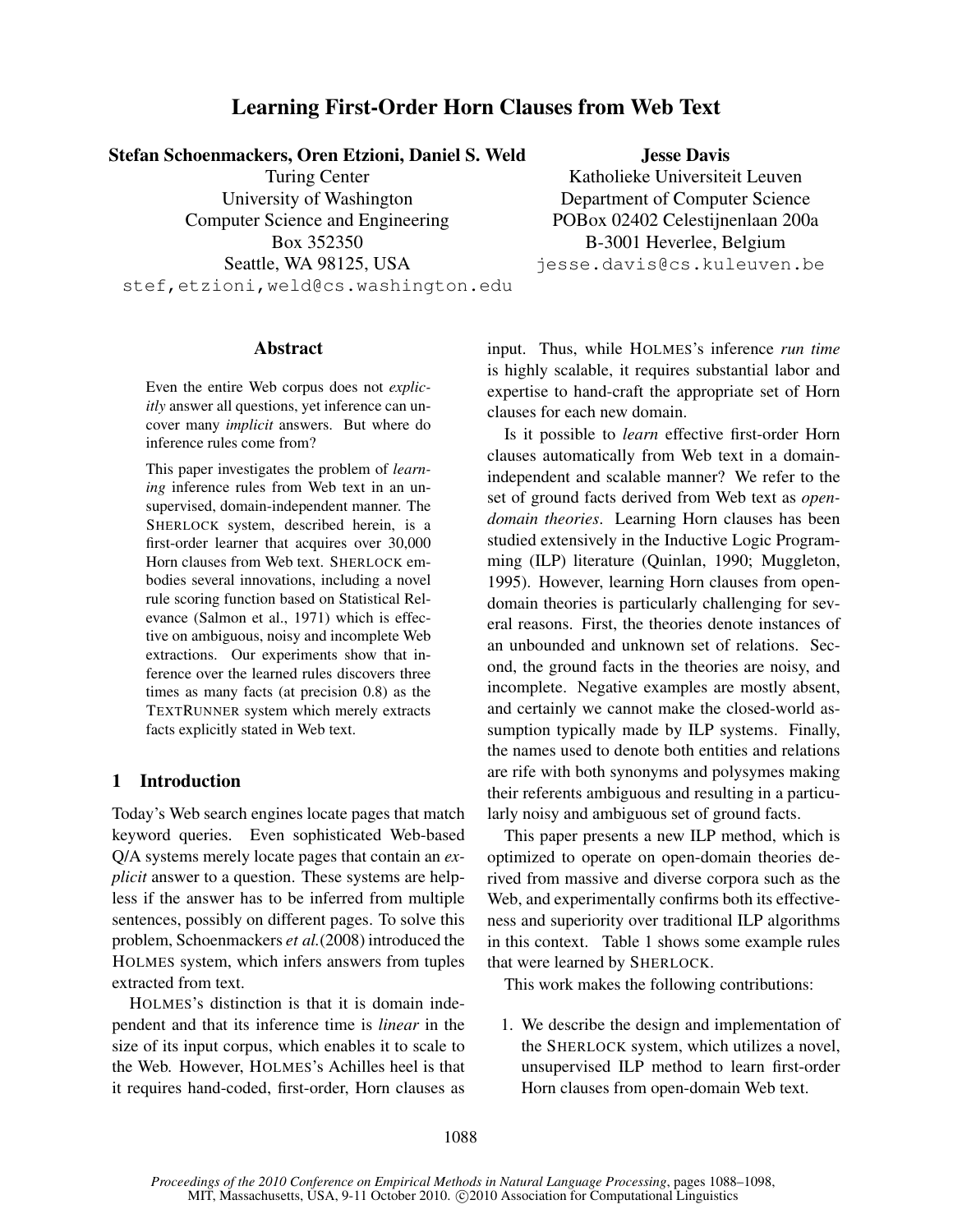```
IsHeadquarteredIn(Company, State) :-
                       IsBasedIn(Company, City) ∧ IsLocatedIn(City, State);
Contains(Food, Chemical) :-
             IsMadeFrom(Food, Ingredient) ∧ Contains(Ingredient, Chemical);
Reduce(Medication, Factor) :-
               KnownGenericallyAs(Medication, Drug) ∧ Reduce(Drug, Factor);
ReturnTo(Writer, Place) :- BornIn(Writer, City) ∧ CapitalOf(City, Place);
Make(Company1, Device) :- Buy(Company1, Company2) ∧ Make(Company2, Device);
```
Table 1: Example rules learned by SHERLOCK from Web extractions. Note that the italicized rules are unsound.

- 2. We derive an innovative scoring function that is particularly well-suited to unsupervised learning from noisy text. For Web text, the scoring function yields more accurate rules than several functions from the ILP literature.
- 3. We demonstrate the utility of SHERLOCK's automatically learned inference rules. Inference using SHERLOCK's learned rules identifies three times as many high quality facts (*e.g.*, precision  $\geq$  0.8) as were originally extracted from the Web text corpus.

The remainder of this paper is organized as follows. We start by describing previous work. Section 3 introduces the SHERLOCK rule learning system, with Section 3.4 describing how it estimates rule quality. We empirically evaluate SHERLOCK in Section 4, and conclude.

# 2 Previous Work

SHERLOCK is one of the first systems to learn firstorder Horn clauses from open-domain Web extractions. The learning method in SHERLOCK belongs to the Inductive logic programming (ILP) subfield of machine learning (Lavrac and Dzeroski, 2001). However, classical ILP systems (*e.g.*, FOIL (Quinlan, 1990) and Progol (Muggleton, 1995)) make strong assumptions that are inappropriate for open domains. First, ILP systems assume high-quality, hand-labeled training examples for each relation of interest. Second, ILP systems assume that constants uniquely denote individuals; however, in Web text strings such as "dad" or "John Smith" are highly ambiguous. Third, ILP system typically assume complete, largely noise-free data whereas tuples extracted from Web text are both noisy and radically

incomplete. Finally, ILP systems typically utilize negative examples, which are not available when learning from open-domain facts. One system that does not require negative examples is LIME (Mc-Creath and Sharma, 1997); We compare SHERLOCK with LIME's methods in Section 4.3. Most prior ILP and Markov logic structure learning systems (*e.g.*, (Kok and Domingos, 2005)) are not designed to handle the noise and incompleteness of open-domain, extracted facts.

NELL (Carlson et al., 2010) performs coupled semi-supervised learning to extract a large knowledge base of instances, relations, and inference rules, bootstrapping from a few seed examples of each class and relation of interest and a few constraints among them. In contrast, SHERLOCK focuses mainly on learning inference rules, but does so without any manually specified seeds or constraints.

Craven *et al.*(1998) also used ILP to help information extraction on the Web, but required training examples and focused on a single domain.

Two other notable systems that learn inference rules from text are DIRT (Lin and Pantel, 2001) and RESOLVER (Yates and Etzioni, 2007). However, both DIRT and RESOLVER learn only a limited set of rules capturing synonyms, paraphrases, and simple entailments, not more expressive multipart Horn clauses. For example, these systems may learn the rule X acquired  $Y \implies X$  bought Y, which captures different ways of describing a purchase. Applications of these rules often depend on context (*e.g.*, if a person acquires a skill, that does not mean they bought the skill). To add the necessary context, ISP (Pantel et al., 2007) learned selectional preferences (Resnik, 1997) for DIRT's rules. The selectional preferences act as type restrictions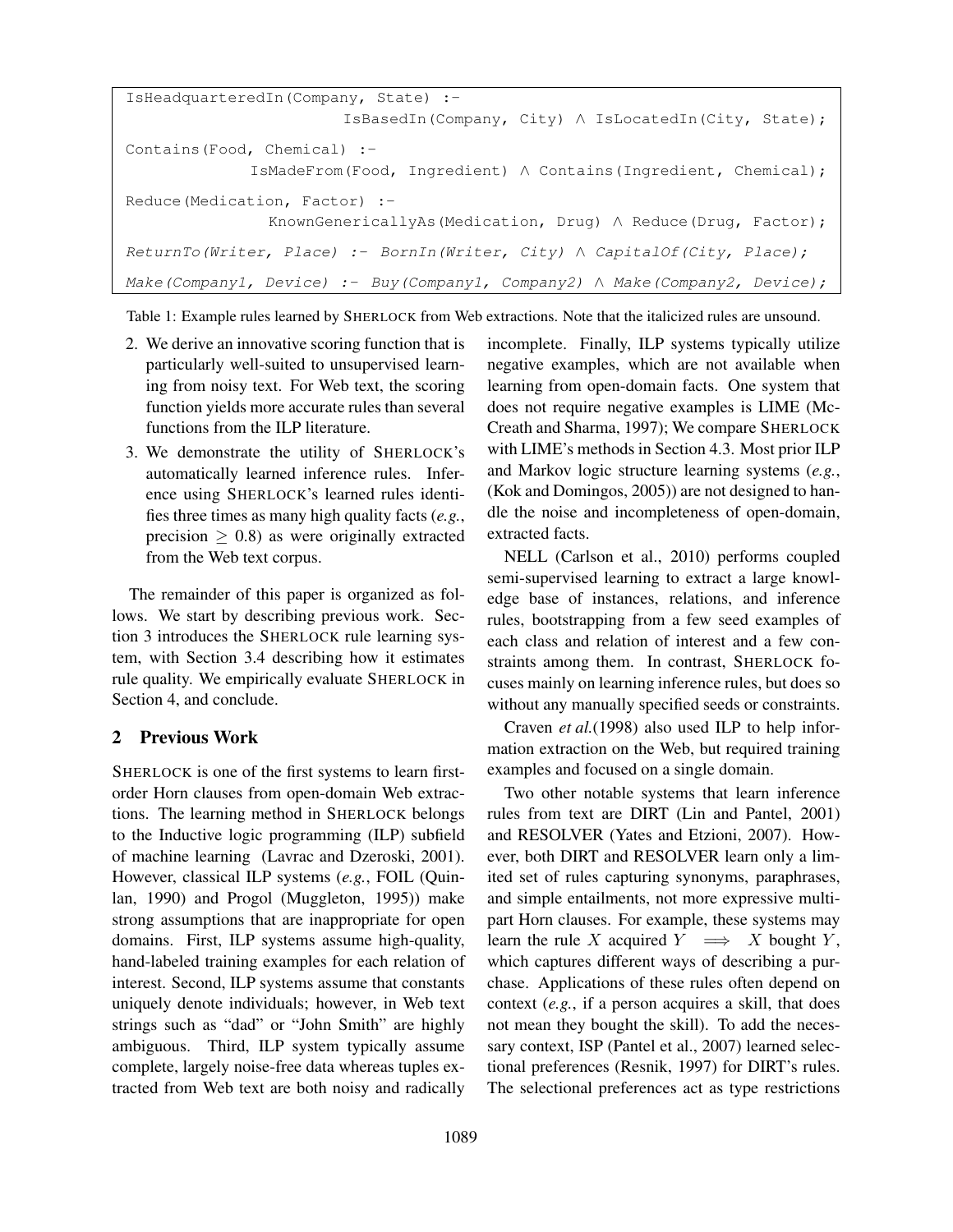

Figure 1: Architecture of SHERLOCK. SHERLOCK learns inference rules offline and provides them to the HOLMES inference engine, which uses the rules to answer queries.

on the arguments, and attempt to filter out incorrect inferences. While these approaches are useful, they are strictly more limited than the rules learned by SHERLOCK.

The Recognizing Textual Entailment (RTE) task (Dagan et al., 2005) is to determine whether one sentence entails another. Approaches to RTE include those of Tatu and Moldovan (2007), which generates inference rules from WordNet lexical chains and a set of axiom templates, and Pennacchiotti and Zanzotto (2007), which learns inference rules based on similarity across entailment pairs. In contrast with this work, RTE systems reason over full sentences, but benefit by being given the sentences and training data. SHERLOCK operates over simpler Web extractions, but is not given guidance about which facts may interact.

### 3 System Description

SHERLOCK takes as input a large set of open domain facts, and returns a set of weighted Horn-clause inference rules. Other systems (*e.g.*, HOLMES) use the rules to answer questions, infer additional facts, *etc.*

SHERLOCK's basic architecture is depicted in Figure 1. To learn inference rules, SHERLOCK performs the following steps:

- 1. Identify a "productive" set of classes and instances of those classes
- 2. Discover relations between classes
- 3. Learn inference rules using the discovered relations and determine the confidence in each rule

The first two steps help deal with the synonyms, homonyms, and noise present in open-domain theories by identifying a smaller, cleaner, and more cohesive set of facts to learn rules over.

SHERLOCK learns inference rules from a collection of open-domain extractions produced by TEX-TRUNNER (Banko et al., 2007). The rules learned by SHERLOCK are input to an inference engine and used to find answers to a user's query. In this paper, SHERLOCK utilizes HOLMES as its inference engine when answering queries, and uses extracted facts of the form  $R(\text{arg1}, \text{arg2})$  provided by the authors of TEXTRUNNER, but the techniques presented are more broadly applicable.

# 3.1 Finding Classes and Instances

SHERLOCK first searches for a set of well-defined classes and class instances. Instances of the same class tend to behave similarly, so identifying a good set of instances will make it easier to discover the general properties of the entire class.

Options for identifying interesting classes include manually created methods (WordNet (Miller et al., 1990)), textual patterns (Hearst, 1992), automated clustering (Lin and Pantel, 2002), and combinations (Snow et al., 2006). We use Hearst patterns because they are simple, capture how classes and instances are mentioned in Web text, and yield intuitive, explainable groups.

Hearst (1992) identified a set of textual patterns which indicate hyponymy (*e.g.*, '*Class* such as *Instance*'). Using these patterns, we extracted 29 million (instance, class) pairs from a large Web crawl. We then cleaned them using word stemming, normalization, and by dropping modifiers.

Unfortunately, the patterns make systematic errors (*e.g.*, extracting Canada as the name of a city from the phrase 'Toronto, Canada and other cities.') To address this issue, we discard the low frequency classes of each instance. This heuristic reduces the noise due to systematic error while still capturing the important senses of each word. Additionally, we use the extraction frequency to estimate the probability that a particular mention of an instance refers to each of its potential classes (*e.g.*, New York appears as a city 40% of the time, a state 35% of the time, and a place, area, or center the rest of the time).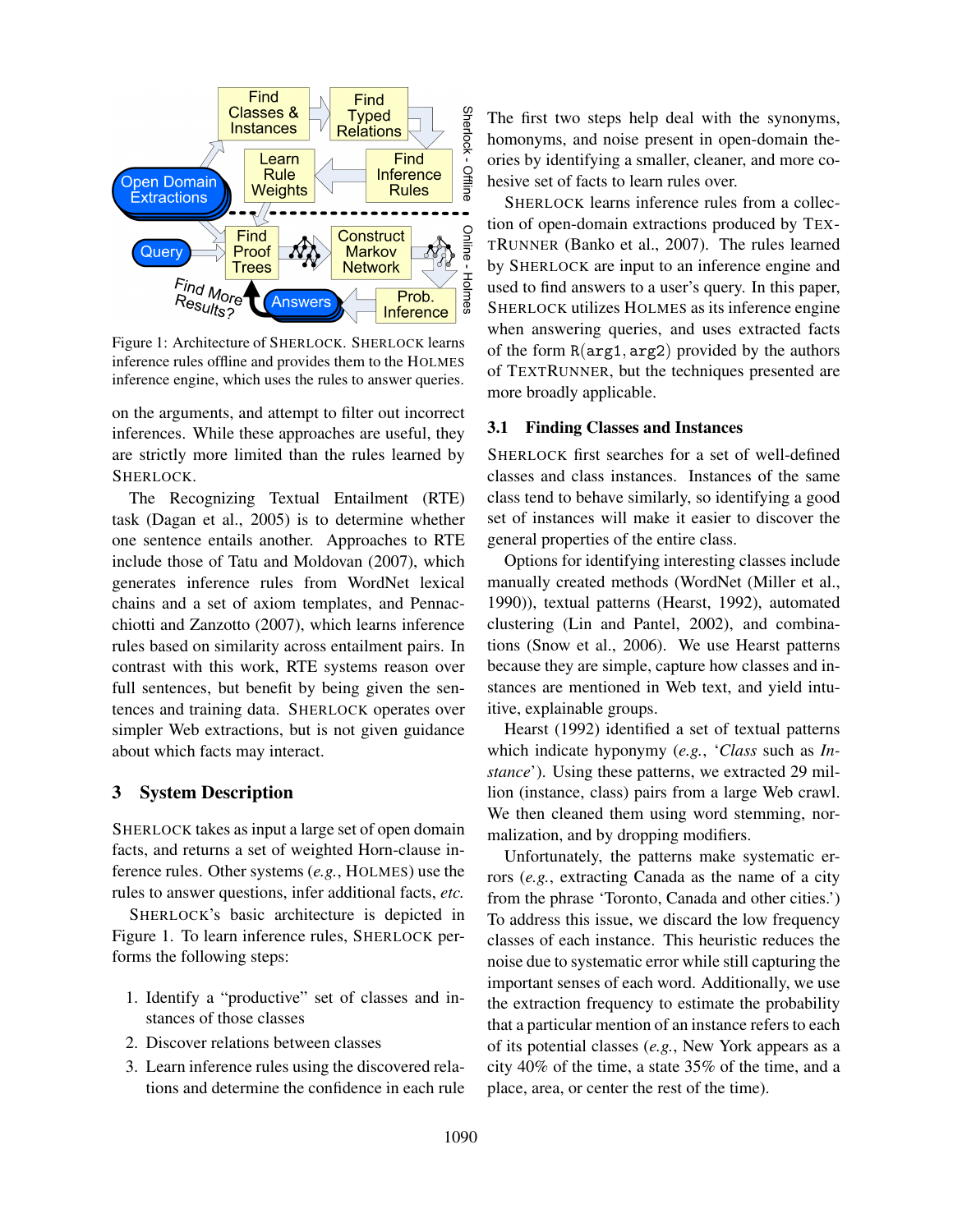Ambiguity presents a significant obstacle when learning inference rules. For example, the corpus contains the sentences 'broccoli contains this vitamin' and 'this vitamin prevents scurvy,' but it is unclear if the sentences refer to the same vitamin. The two main sources of ambiguity we observed are references to a more general class instead of a specific instance (*e.g.*, 'vitamin'), and references to a person by only their first or last name. We eliminate the first by removing terms that frequently appear as the class name with other instances, and the second by removing common first and last names.

The 250 most frequently mentioned class names include a large number of interesting classes (*e.g.*, companies, cities, foods, nutrients, locations) as well as ambiguous concepts (*e.g.*, ideas, things). We focus on the less ambiguous classes by eliminating any class not appearing as a descendant of physical entity, social group, physical condition, or event in WordNet. Beyond this filtering we make no use of a type hierarchy and treat classes independently.

In our corpus, we identify 1.1 million distinct, cleaned (instance, class) pairs for 156 classes.

#### 3.2 Discovering Relations between Classes

Next, SHERLOCK discovers how classes relate to and interact with each other. Prior work in relation discovery (Shinyama and Sekine, 2006) has investigated the problem of finding relationships between different classes. However, the goal of this work is to learn rules on top of the discovered typed relations. We use a few simple heuristics to automatically identify interesting relations.

For every pair of classes  $(C_1, C_2)$ , we find a set of typed, candidate relations from the 100 most frequent relations in the corpus where the first argument is an instance of  $C_1$  and the second argument is an instance of  $C_2$ . For extraction terms with multiple senses (*e.g.*, New York), we split their weight based on how frequently they appear with each class in the Hearst patterns.

However, many discovered relations are rare and meaningless, arising from either an extraction error or word-sense ambiguity. For example, the extraction 'Apple is based in Cupertino' gives some evidence that a fruit may possibly be based in a city. We attempt to filter out incorrectly-typed relations using two heuristics. We first discard any relation whose weighted frequency falls below a threshold, since rare relations are more likely to arise due to extraction errors or word-sense ambiguity. We also remove relations whose pointwise mutual information (PMI) is below a threshold  $T=exp(2) \approx 7.4$ :

$$
PMI(R(C_1, C_2)) = \frac{p(R, C_1, C_2)}{p(R, \cdot, \cdot) * p(\cdot, C_1, \cdot) * p(\cdot, \cdot, C_2)}
$$

where  $p(R, \cdot, \cdot)$  is the probability a random extraction has relation R,  $p(\cdot, C_1, \cdot)$  is the probability a random extraction has an instance of  $C_1$  as its first argument,  $p(\cdot, \cdot, C_2)$  is similar for the second argument, and  $p(R, C_1, C_2)$  is the probability that a random extraction has relation R and instances of  $C_1$ and  $C_2$  as its first and second arguments, respectively. A low PMI indicates the relation occurred by random chance, which is typically due to ambiguous terms or extraction errors.

Finally, we use two TEXTRUNNER specific cleaning heuristics: we ignore a small set of stop-relations ('be', 'have', and 'be *preposition*') and extractions whose arguments are more than four tokens apart. This process identifies 10,000 typed relations.

## 3.3 Learning Inference Rules

SHERLOCK attempts to learn inference rules for each typed relation in turn. SHERLOCK receives a target relation, R, a set of observed examples of the relation,  $E^+$ , a maximum clause length k, a minimum support,  $s$ , and an acceptance threshold,  $t$ , as input. SHERLOCK generates all first-order, definite clauses up to length  $k$ , where R appears as the head of the clause. It retains each clause that:

- 1. Contains no unbound variables
- 2. Infers at least s examples from  $E^+$
- 3. Scores at least  $t$  according to the score function

We now propose a novel score function, and empirically validate our choice in Sections 4.3 and 4.4.

#### 3.4 Evaluating Rules by Statistical Relevance

The problem of evaluating candidate rules has been studied by many researchers, but typically in either a supervised or propositional context whereas we are learning first-order Horn-clauses from a noisy set of positive examples. Moreover, due to the incomplete nature of the input corpus and the imperfect yield of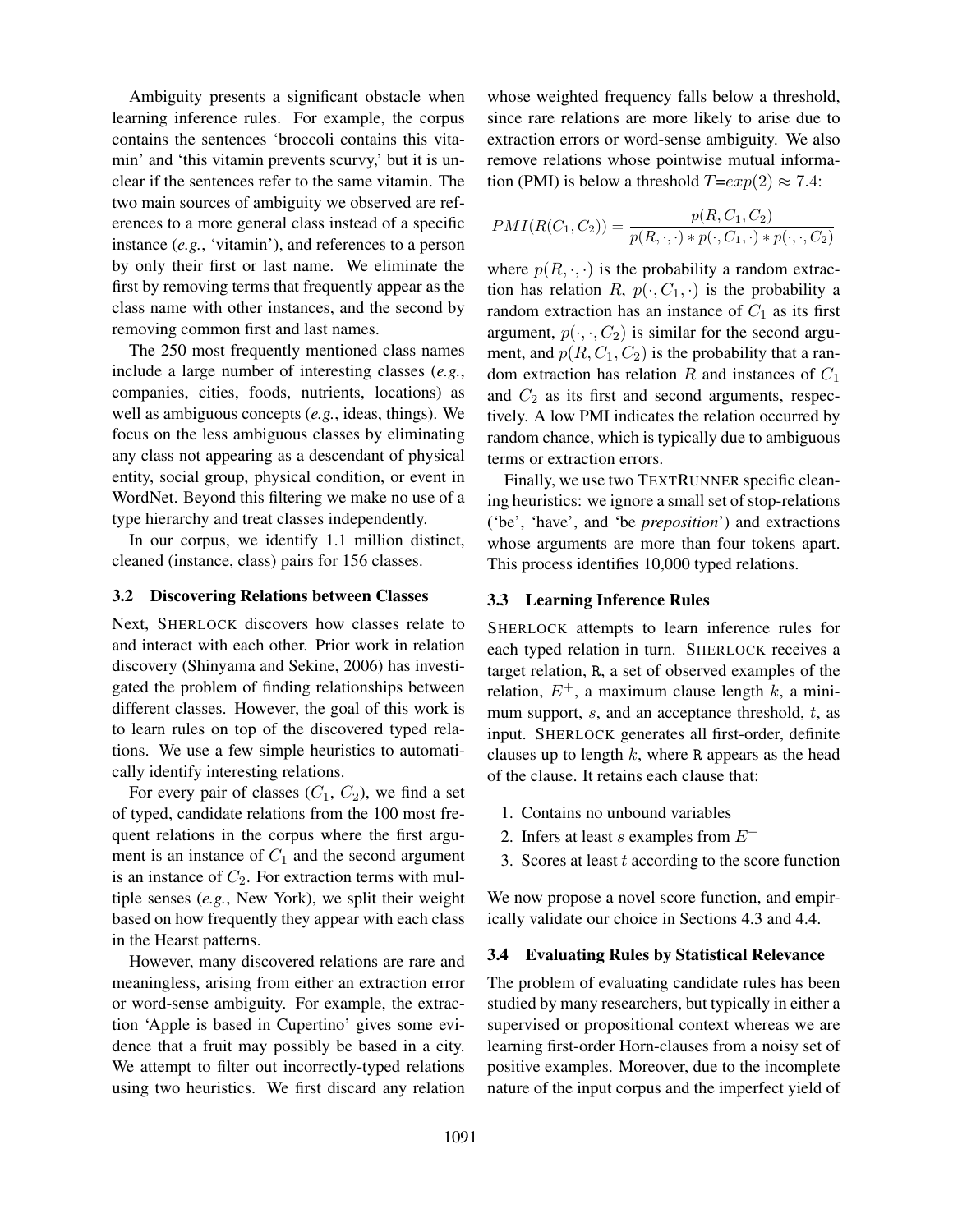extraction—many true facts are not stated explicitly in the set of ground assertions used by the learner to evaluate rules.

The absence of negative examples, coupled with noise, means that standard ILP evaluation functions (*e.g.*, (Quinlan, 1990) and (Dzeroski and Bratko, 1992)) are not appropriate. Furthermore, when evaluating a particular rule with consequent  $C$  and antecedent A, it is natural to consider  $p(C|A)$  but, due to missing data, this absolute probability estimate is often misleading: in many cases  $C$  will hold given A but the fact C is not mentioned in the corpus.

Thus to evaluate rules over extractions, we need to consider *relative* probability estimates. *I.e.*, is  $p(C|A) \gg p(C)$ ? If so, then A is said to be *statistically relevant* to C (Salmon et al., 1971).

Statistical relevance tries to infer the simplest set of factors which explain an observation. It can be viewed as searching for the simplest propositional Horn-clause which increases the likelihood of a goal proposition g. The two key ideas in determining statistical relevance are discovering factors which substantially increase the likelihood of  $q$  (even if the probabilities are small in an absolute sense), and dismissing irrelevant factors.

To illustrate these concepts, consider the following example. Suppose our goal is to predict if New York City will have a storm  $(S)$ . On an arbitrary day, the probability of having a storm is fairly low  $(p(S) \ll 1)$ . However, if we know that the atmospheric pressure on that day is low, this substantially increases the probability of having a storm (although that absolute probability may still be small). According to the principle of statistical relevance, low atmospheric pressure  $(LP)$  is a factor which predicts storms  $(S : LP)$ , since  $p(S|LP) \gg p(S)$ .

The principle of statistical relevance also identifies and removes irrelevant factors. For example, let M denote the gender of New York's mayor. Since  $p(S|LP, M) \gg p(S)$ , it naïvely appears that storms in New York depend on the gender of the mayor in addition to the air pressure. The statistical relevance principle sidesteps this trap by removing any factors which are conditionally independent of the goal, given the remaining factors. For example, we observe  $p(S|LP)=p(S|LP, M)$ , and so we say that M is not statistically relevant to S. This test applies Occam's razor by searching for the simplest rule which explains the goal.

Statistical relevance appears useful in the opendomain context, since all the necessary probabilities can be estimated from only positive examples. Furthermore, approximating relative probabilities in the presence of missing data is much more reliable than determining absolute probabilities.

Unfortunately, Salmon defined statistical relevance in a propositional context. One technical contribution of our work is to lift statistical relevance to first order Horn-clauses as follows. For the Horn-clause Head( $v_1, ..., v_n$ ):-Body( $v_1, ..., v_m$ ) (where Body( $v_1, ..., v_m$ ) is a conjunction of functionfree, non-negated, first-order relations, and  $v_i \in V$ is the set of typed variables used in the rule), we say the body helps explain the head if:

- 1. Observing an instance of the body substantially increases the probability of observing the head.
- 2. The body contains no irrelevant (conditionally independent) terms.

We evaluate conditional independence of terms using ILP's technique of Θ-subsumption, ensuring there is no more general clause that is similarly predictive of the head. Formally, clause  $C_1$   $\Theta$ subsumes clause  $C_2$  if and only if there exists a substitution  $\Theta$  such that  $C_1\Theta \subseteq C_2$  where each clause is treated as the set of its literals. For example,  $R(x, y)$  $\Theta$ -subsumes R(x, x), since  $\{R(x, y)\}\Theta \subseteq \{R(x, x)\}\$ when  $\Theta = \{y/x\}$ . Intuitively, if  $C_1$   $\Theta$ -subsumes  $C_2$ , it means that  $C_1$  is more general than  $C_2$ .

Definition 1 *A first-order Horn-clause* Head(...):-Body(...) *is* statistically relevant *if*  $p(\text{Head}(...)|\text{Body}(...)) \gg p(\text{Head}(...))$  *and if there*  $\mathit{is}$  *no clause body*  $B'(...) \Theta \subseteq B$ ody $(...)$  *such that*  $p(\mathtt{Head}(...)|\mathtt{Body}(...)) \approx p(\mathtt{Head}(...)|\mathtt{B}'(...))$ 

In practice it is difficult to determine the probabilities exactly, so when checking for statistical relevance we ensure that the probability of the rule is at least a factor  $t$  greater than the probability of any subsuming rule, that is,  $p(Head(...)|Body(...)$  >  $t * p(\text{Head}(...)|B'(...))$ 

We estimate  $p(\text{Head}(...)|B(...))$  from the observed facts by assuming values of Head(...) are generated by sampling values of  $B(...)$  as follows: for variables  $v_s$  shared between Head(...) and B(...), we sample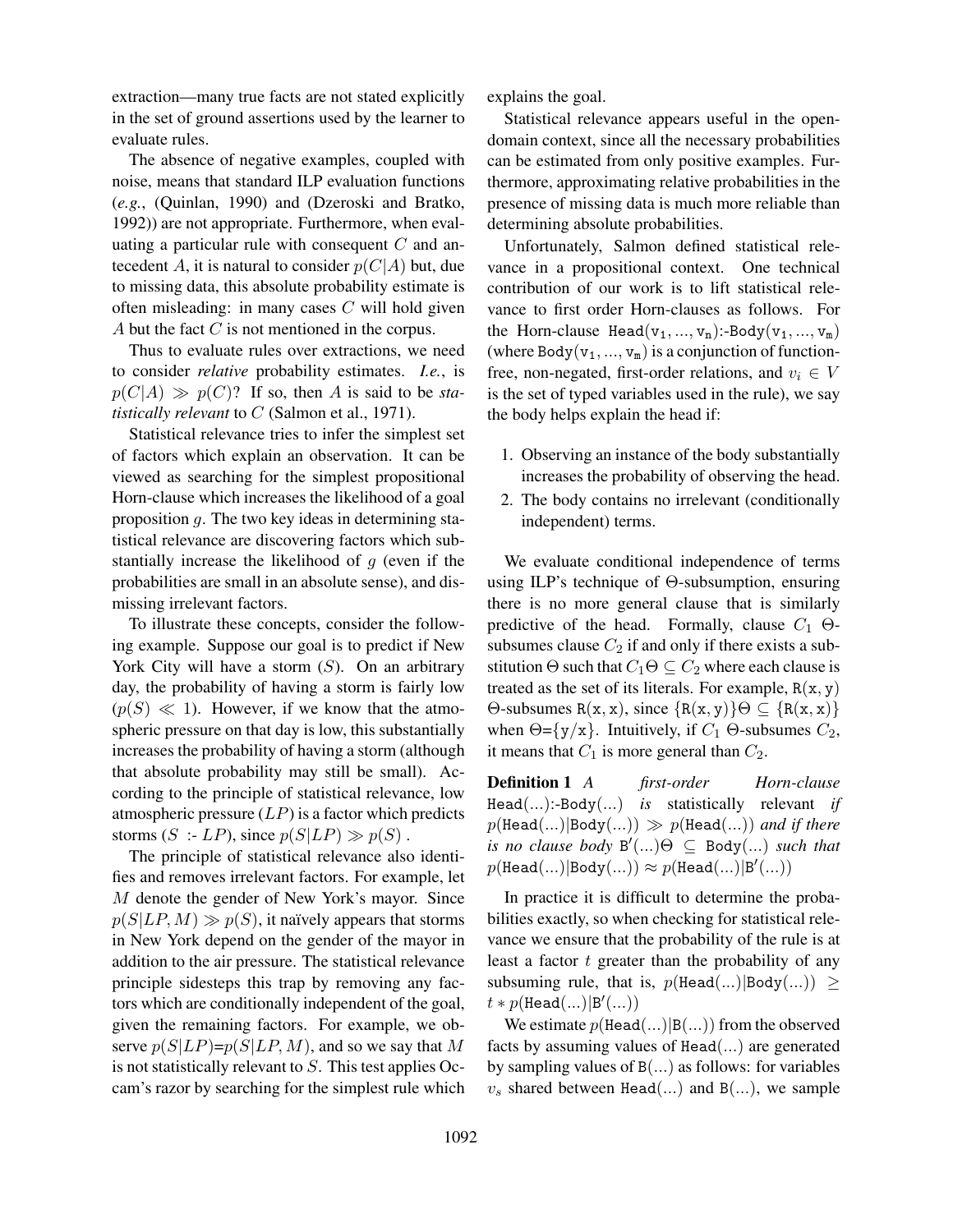values of  $v<sub>s</sub>$  uniformly from all observed groundings of  $B(...)$ . For variables  $v_i$ , if any, that appear in Head(...) but not in  $B(...)$ , we sample their values according to a distribution  $p(v_i|class_i)$ . We estimate  $p(v_i|class_i)$  based on the relative frequency that  $v_i$ was extracted using a Hearst pattern with  $class_i$ .

Finally, we ensure the differences are statistically significant using the likelihood ratio statistic:

$$
2N_r\sum_{\substack{\mathrm{H}(\ldots) \in \\ \{\mathrm{Head}(\ldots)\,,\,\neg \mathrm{Head}(\ldots)\}}}p(\mathrm{H}(\ldots)|\mathrm{Body}(\ldots)) * log\frac{p(\mathrm{H}(\ldots)|\mathrm{Body}(\ldots))}{p(\mathrm{H}(\ldots)|\mathrm{B'}(\ldots))}
$$

where  $p(\neg \text{Head}(...)|B(...)) = 1-p(\text{Head}(...)|B(...))$ and  $N_r$  is the number of results inferred by the rule  $Head(...)$ :-Body $(...)$ . This test is distributed approximately as  $\chi^2$  with one degree of freedom. It is similar to the *statistical significance* test used in mFOIL (Dzeroski and Bratko, 1992), but has two modifications since SHERLOCK doesn't have training data. In lieu of positive and negative examples, we use whether or not the inferred head value was observed, and compare against the distribution of a subsuming clause  $B'(...)$  rather than a known prior.

This method of evaluating rules has two important differences from ILP under a closed world assumption. First, our probability estimates consider the fact that examples provide varying amounts of information. Second, statistical relevance finds rules with large increases in relative probability, not necessarily a large absolute probability. This is crucial in an open domain setting where most facts are false, which means the trivial rule that everything is false will have high accuracy. Even for true rules, the observed estimates  $p(Head(...)|Body(...) \ll 1$  due to missing data and noise.

#### 3.5 Making Inferences

In order to benefit from learned rules, we need an inference engine; with its linear-time scalability, HOLMES is a natural choice (Schoenmackers et al., 2008). As input HOLMES requires a target atom  $H(...)$ , an evidence set E and weighted rule set R as input. It performs a form of *knowledge based model construction* (Wellman et al., 1992), first finding facts using logical inference, then estimating the confidence of each using a Markov Logic Network (Richardson and Domingos, 2006).

Prior to running inference, it is necessary to assign a weight to each rule learned by SHERLOCK. Since the rules and inferences are based on a set of noisy and incomplete extractions, the algorithms used for both weight learning and inference should capture the following characteristics of our problem:

- C1. Any arbitrary unknown fact is highly unlikely to be true.
- C2. The more frequently a fact is extracted from the Web, the more likely it is to be true. However, facts in  $E$  should have a confidence bounded by a threshold  $p_{max} < 1$ . E contains systematic extraction errors, so we want uncertainty in even the most frequently extracted facts.
- C3. An inference that combines uncertain facts should be less likely than each fact it uses.

Next, we describe the needed modifications to the weight learning and inference algorithm to achieve the desired behavior.

### 3.5.1 Weight Learning

We use the discriminative weight learning procedure described by Huynh and Mooney (2008). Setting the weights involves counting the number of true groundings for each rule in the data (Richardson and Domingos, 2006). However, the noisy nature of Web extractions will make this an overestimate. Consequently, we compute  $n_i(E)$ , the number of true groundings of rule  $i$ , as follows:

$$
n_i(E) = \sum_j \max_k \prod_{B(\ldots) \in Body_{ijk}} p(B(\ldots)) \qquad (1)
$$

where  $E$  is the evidence,  $j$  ranges over heads of the rule,  $Body_{ijk}$  is the body of the kth grounding for *j*th head of rule *i*, and  $p(B(...)$  is approximated using a logistic function of the number of times  $B(...)$ was extracted,<sup>1</sup> scaled to be in the range [0,0.75]. This models C2 by giving increasing but bounded confidence for more frequently extracted facts. In practice, this also helps address C3 by giving longer rules smaller values of  $n_i$ , which reflects that inferences arrived at through a combination of multiple, noisy facts should have lower confidence. Longer rules are also more likely to have multiple groundings that infer a particular head, so keeping only the most likely grounding prevents a head from receiving undue weight from any single rule.

<sup>&</sup>lt;sup>1</sup>We note that this approximation is equivalent to an MLN which uses only the two rules defined in 3.5.2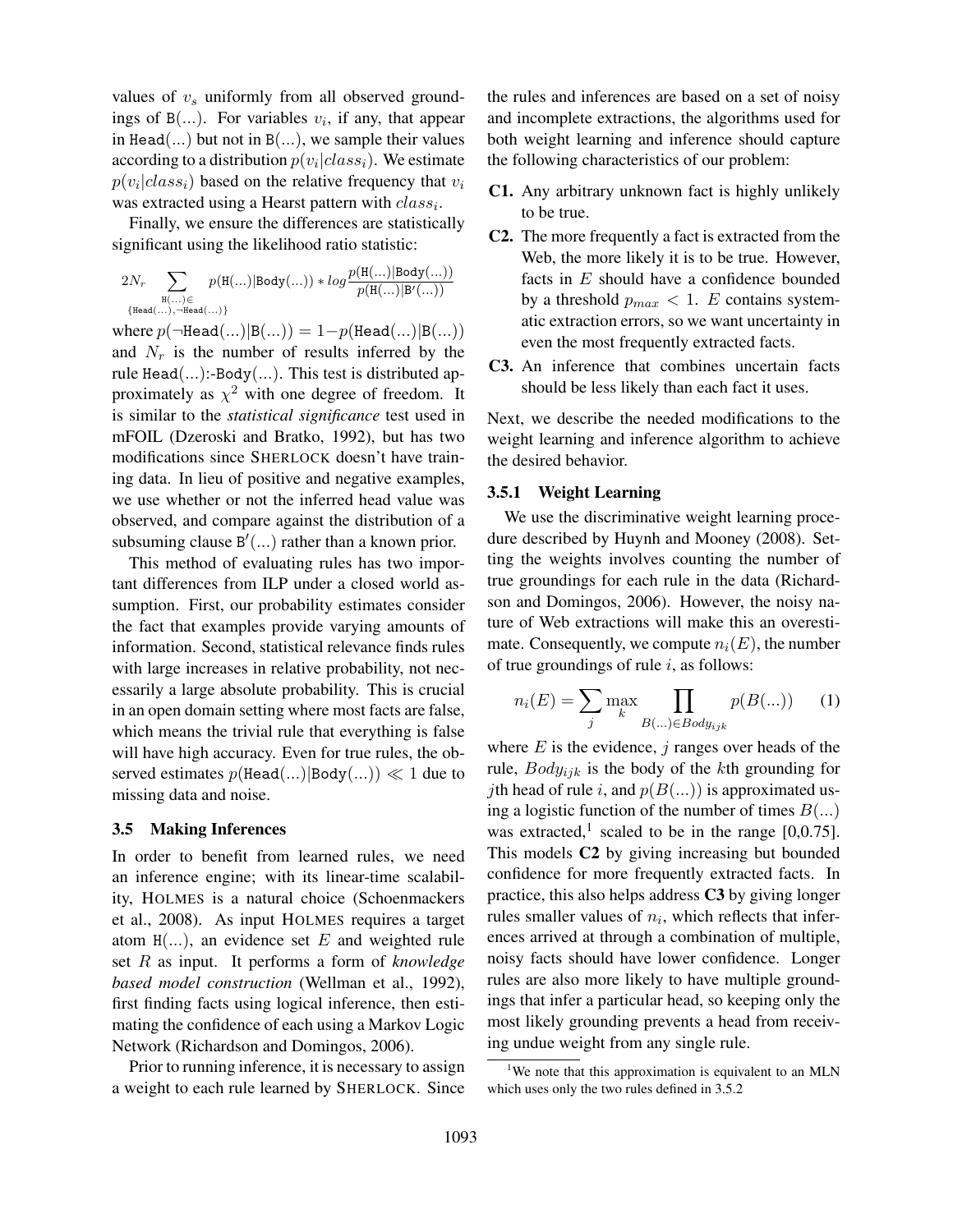Finally, we place a very strong Gaussian prior  $(i.e., L<sub>2</sub> penalty)$  on the weights. Longer rules have a higher prior to capture the notion that they are more likely to make incorrect inferences. Without a high prior, each rule would receive an unduly high weight as we have no negative examples.

## 3.5.2 Probabilistic Inference

After learning the weights, we add the following two rules to our rule set:

- 1. H(...) with negative weight  $w_{prior}$
- 2.  $H(...):$ -ExtractedFrom $(H(...), sentence_i)$ with weight 1

The first rule models C1, by saying that most facts are false. The second rule models C2, by stating the probability of fact depends on the number of times it was extracted. The weights of these rules are fixed. We do not include these rules during weight learning as doing so swamps the effects of the other inference rules (*i.e.*, forces them to zero).

HOLMES attempts to infer the truth value of each ground atom  $H$ ...) in turn by treating all other extractions  $E$  in our corpus as evidence. Inference also requires computing  $n_i(E)$  which we do according to Equation 1 as in weight learning.

# 4 Experiments

One can attempt to evaluate a rule learner by estimating the quality of learned rules, or by measuring their impact on a system that uses the learned rules. Since the notion of 'rule quality' is vague except in the context of an application, we evaluate SHER-LOCK in the context of the HOLMES inference-based question answering system.

Our evaluation focuses on three main questions:

- 1. Does inference utilizing learned Horn rules improve the precision/recall of question answering and by how much?
- 2. How do different rule-scoring functions affect the performance of learning?
- 3. What role does each of SHERLOCK's components have in the resulting performance?

## 4.1 Methodology

Our objective with rule learning was to improve the system's ability to answer questions such as 'What foods prevent disease?' So we focus our evaluation on the task of computing as many instances as possible of an atomic pattern Re $L(x, y)$ . In this example, Rel would be bound to 'Prevents',  $x$  would have type 'Food' and y would have type 'Disease.'

But which relations should be used in the test? There is a large variance in behavior across relations, so examining any particular relation may give misleading results. Instead, we examine the global performance of the system by querying HOLMES for all open-domain relations identified in Section 3.2 as follows:

- 1. Score all candidate rules according to the rule scoring metric M, accept all rules with a score at least  $t_M$  (tuned on a small development set of rules), and learn weights for all accepted rules.
- 2. Find all facts inferred by the rules and use the rule weights to estimate the fact probabilities.
- 3. Reduce type information. For each fact, (*e.g.*, BasedIn(Diebold, Ohio)) which has been deduced with multiple type signatures (*e.g.*, Ohio is both a state and a geographic location), keep only the one with maximum probability (*i.e.*, conservatively assuming dependence).
- 4. Place all results into bins based on their probabilities, and estimate the precision and the number of correct facts in the bin using a random sample.

In these experiments we consider rules with up to  $k = 2$  relations in the body. We use a corpus of 1 million raw extractions, corresponding to 250,000 distinct facts. SHERLOCK found 5 million candidate rules that infer at least two of the observed facts. Unless otherwise noted, we use SHERLOCK's rule scoring function to evaluate the rules (Section 3.4).

The results represent a wide variety of domains, covering a total of 10,672 typed relations. We observe between a dozen and 2,375 distinct, ground facts for each relation. SHERLOCK learned a total of 31,000 inference rules.<sup>2</sup> Learning all rules, rule

<sup>&</sup>lt;sup>2</sup>The learned rules are available at:

http://www.cs.washington.edu/research/sherlock-hornclauses/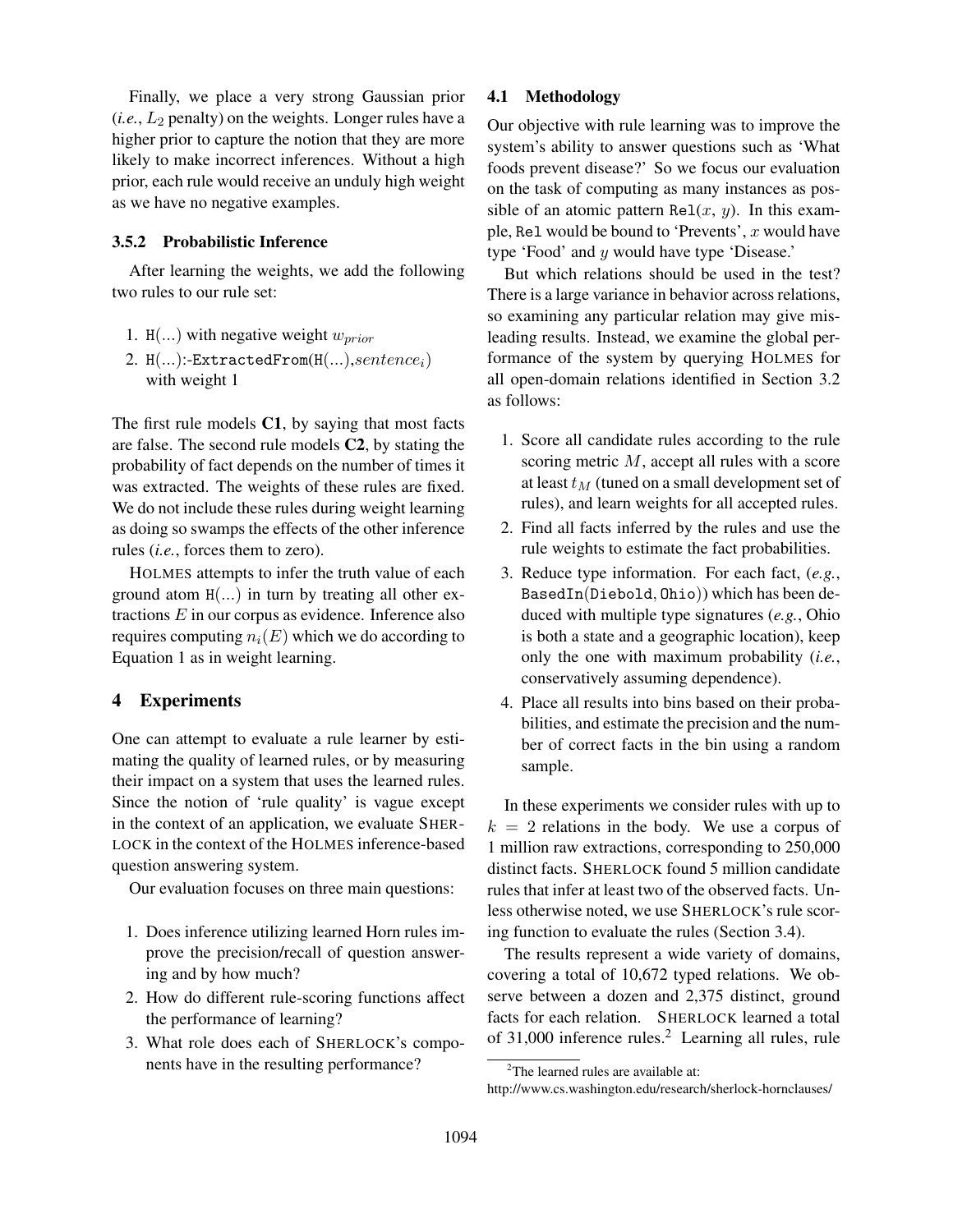

Figure 2: Inference discovers many facts which are not explicitly extracted, identifying 3x as many high quality facts (precision 0.8) and more than 5x as many facts overall. Horn-clauses with multiple relations in the body infer 30% more correct facts than are identified by simpler entailment rules, inferring many facts not present in the corpus in any form.

weights, and performing the inference took 50 minutes on a 72 core cluster. However, we note that for half of the relations SHERLOCK accepts no inference rules, and remind the reader that the performance on any particular relation may be substantially different, and depends on the facts observed in the corpus and on the rules learned.

# 4.2 Benefits of Inference

We first evaluate the utility of the learned Horn rules by contrasting the precision and number of correct and incorrect facts identified with and without inference over learned rules. We compare against two simpler variants of SHERLOCK. The first is a noinference baseline that uses no rules, returning only facts that are explicitly extracted. The second baseline only accepts rules of length  $k = 1$ , allowing it to make simple entailments but not more complicated inferences using multiple facts.

Figure 2 compares the precision and estimated number of correct facts with and without inference. As is apparent, the learned inference rules substantially increase the number of known facts, quadrupling the number of correct facts beyond what are explicitly extracted.

The Horn rules having a body-length of two identify 30% more facts than the simpler length-one rules. Furthermore, we find the Horn rules yield slightly increased precision at comparable levels of recall, although the increase is not statistically significant. This behavior can be attributed to learning smaller weights for the length-two rules than the length-one rules, allowing the length-two rules provide a small amount of additional evidence as to which facts are true, but typically not enough to overcome the confidence of a more reliable lengthone rule.

Analyzing the errors, we found that about one third of SHERLOCK's mistakes are due to metonymy and word sense ambiguity (*e.g.*, confusing Vancouver, British Columbia with Vancouver, Washington), one third are due to inferences based on incorrectly-extracted facts (*e.g.*, inferences based on the incorrect fact IsLocatedIn(New York, Suffolk County),

which was extracted from sentences like 'Deer Park, New York is located in Suffolk County'), and the rest are due to unsound or incorrect inference rules (*e.g.*, BasedIn(Company, City):- BasedIn(Company, Country)  $\land$  CapitalOf(City, Country)). Without negative examples it is difficult to distinguish correct rules from these unsound rules, since the unsound rules are correct more often than expected by chance.

Finally, we note that although simple, length-one rules capture many of the results, in some respects they are just rephrasing facts that are extracted in another form. However, the more complex, lengthtwo rules synthesize facts extracted from multiple pages, and infer results that are not stated anywhere in the corpus.

# 4.3 Effect of Scoring Function

We now examine how SHERLOCK's rule scoring function affects its results, by comparing it with three rule scoring functions used in prior work:

- LIME. The LIME ILP system (McCreath and Sharma, 1997) proposed a metric that generalized Muggleton's (1997) positive-only score function by modeling noise and limited sample sizes.
- M-Estimate of rule precision. This is a common approach for handling noise in ILP (Dzeroski and Bratko, 1992). It requires negative examples, which we generated by randomly swapping arguments between positive examples.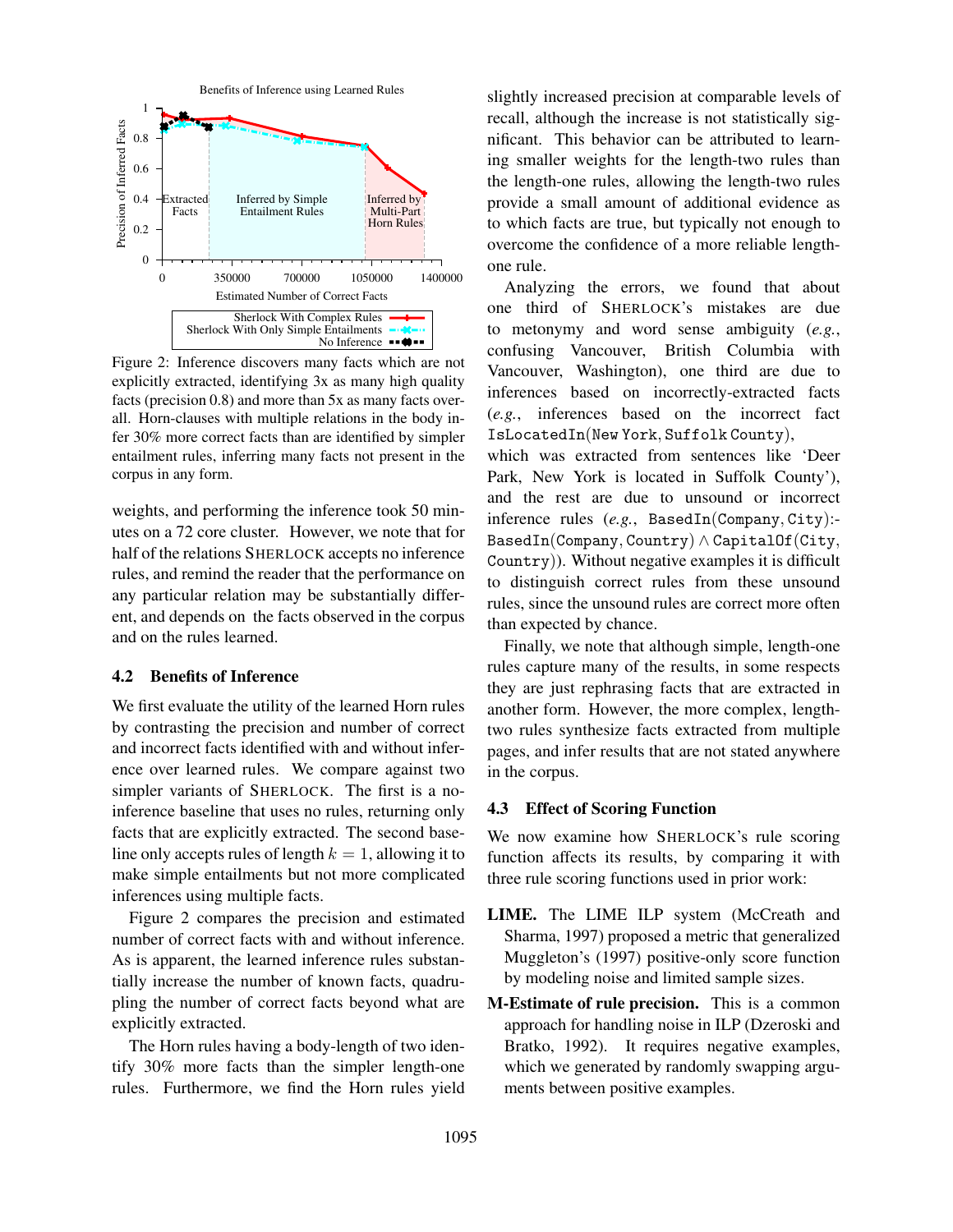

Figure 3: SHERLOCK identifies rules that lead to more accurate inferences over a large set of open-domain extracted facts, deducing 2x as many facts at precision 0.8.

L1 Regularization. As proposed in (Huynh and Mooney, 2008), this learns weights for all candidate rules using  $L_1$ -regularization (encouraging sparsity) instead of  $L_2$ -regularization, and retains only those with non-zero weight.

Figure 3 compares the precision and estimated number of correct facts inferred by the rules of each scoring function. SHERLOCK has consistently higher precision, and finds twice as many correct facts at precision 0.8.

M-Estimate accepted eight times as many rules as SHERLOCK, increasing the number of inferred facts at the cost of precision and longer inference times. Most of the errors in M-Estimate and L1 Regularization come from incorrect or unsound rules, whereas most of the errors for LIME stem from systematic extraction errors.

#### 4.4 Scoring Function Design Decisions

SHERLOCK requires a rule to have statistical relevance and statistical significance. We perform an ablation study to understand how each of these contribute to SHERLOCK's results.

Figure 4 compares the precision and estimated number of correct facts obtained when requiring rules to be only statistically relevant, only statistically significant, or both. As is expected, there is a precision/recall tradeoff. SHERLOCK has higher precision, finding more than twice as many results at precision 0.8 and reducing the error by 39% at a recall of 1 million correct facts. Statistical significance finds twice as many correct facts as SHERLOCK, but the extra facts it discovers have precision  $< 0.4$ .



Figure 4: By requiring rules to have both statistical relevance and statistical significance, SHERLOCK rejects many error-prone rules that are accepted by the metrics individually. The better rule set yields more accurate inferences, but identifies fewer correct facts.

Comparing the rules accepted in each case, we found that statistical relevance and statistical significance each accepted about 180,000 rules, compared to about 31,000 for SHERLOCK. The smaller set of rules accepted by SHERLOCK not only leads to higher precision inferences, but also speeds up inference time by a factor of seven.

In a qualitative analysis, we found the statistical relevance metric overestimates probabilities for sparse rules, which leads to a number of very high scoring but meaningless rules. The statistical significance metric handles sparse rules better, but is still overconfident in the case of many unsound rules.

#### 4.5 Analysis of Weight Learning

Finally, we empirically validate the modifications of the weight learning algorithm from Section 3.5.1.

The learned-rule weights only affect the probabilities of the inferred facts, not the inferred facts themselves, so to measure the influence of the weight learning algorithm we examine the recall at precision 0.8 and the area under the precision-recall curve (AuC). We build a test set by holding SHERLOCK's inference rules constant and randomly sampling 700 inferred facts. We test the effects of:

- Fixed *vs.* Variable Penalty Do we use the same  $L_2$  penalty on the weights for all rules or a stronger  $L_2$  penalty for longer rules?
- Full *vs.* Weighted Grounding Counts Do we count all unweighted rule groundings (as in (Huynh and Mooney, 2008)), or only the best weighted one (as in Equation 1)?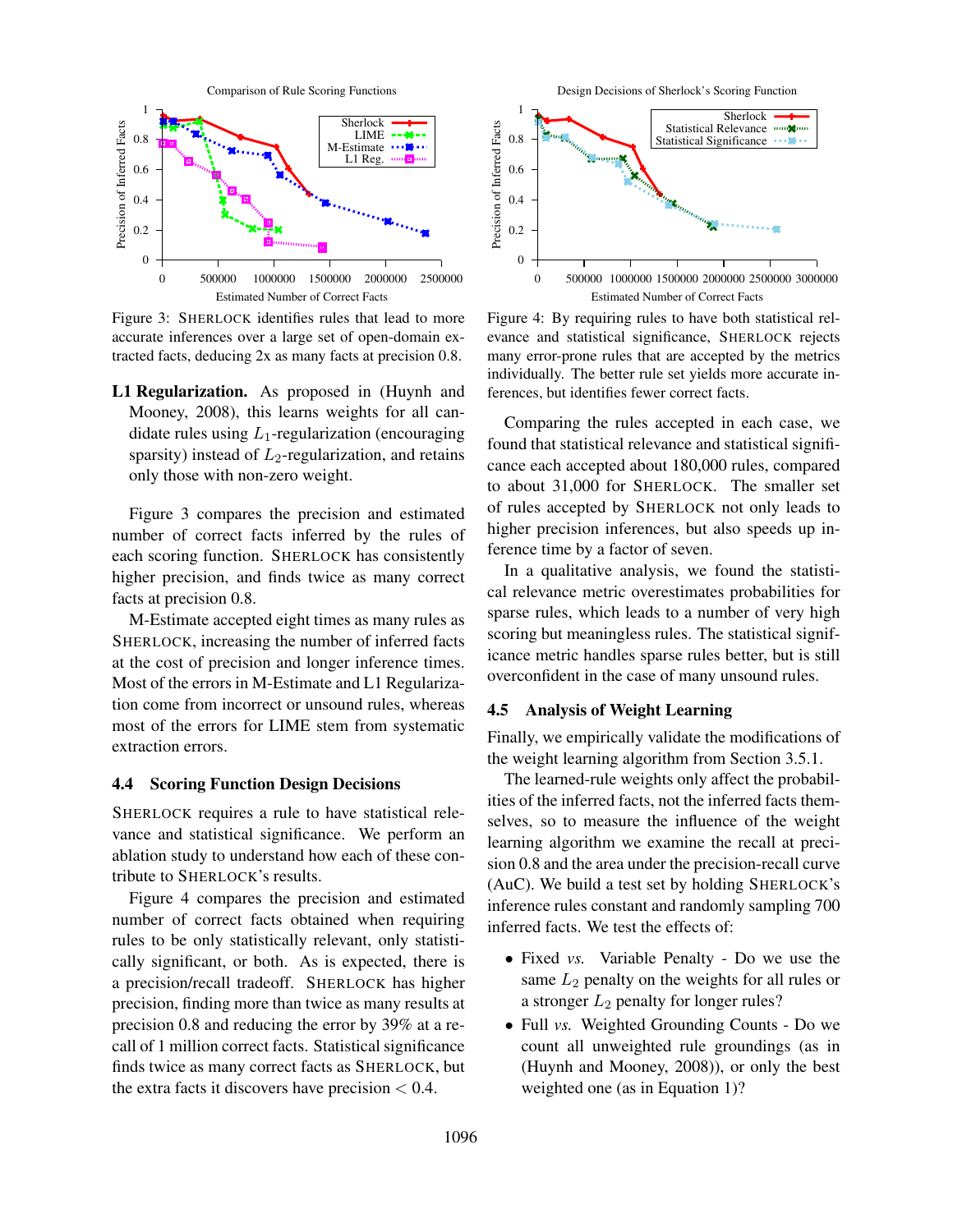|                                   | Recall    |       |
|-----------------------------------|-----------|-------|
|                                   | $(p=0.8)$ | AuC   |
| Variable Penalty, Weighted        | 0.35      | 0.735 |
| Counts (used by SHERLOCK)         |           |       |
| Variable Penalty, Full Counts     | 0.28      | 0.726 |
| Fixed Penalty, Weighted Counts    | 0.27      | 0.675 |
| <b>Fixed Penalty, Full Counts</b> | 0.17      | 0.488 |

Table 2: SHERLOCK's modified weight learning algorithm gives better probability estimates over noisy and incomplete Web extractions. Most of the gains come from penalizing longer rules more, but using weighted grounding counts further improves recall by 0.07, which corresponds to almost 100,000 additional facts at precision 0.8.

We vary each of these independently, and give the performance of all 4 combinations in Table 2.

The modifications from Section 3.5.1 improve both the AuC and the recall at precision 0.8. Most of the improvement is due to using stronger penalties on longer rules, but using the weighted counts in Equation 1 improves recall by a factor of 1.25 at precision 0.8. While this may not seem like much, the scale is such that it leads to almost 100,000 additional correct facts at precision 0.8.

#### 5 Conclusion

This paper addressed the problem of learning firstorder Horn clauses from the noisy and heterogeneous corpus of open-domain facts extracted from Web text. We showed that SHERLOCK is able to learn Horn clauses in a large-scale, domainindependent manner. Furthermore, the learned rules are valuable, because they infer a substantial number of facts which were not extracted from the corpus.

While SHERLOCK belongs to the broad category of ILP learners, it has a number of novel features that enable it to succeed in the challenging, open-domain context. First, SHERLOCK automatically identifies a set of high-quality extracted facts, using several simple but effective heuristics to defeat noise and ambiguity. Second, SHERLOCK is unsupervised and does not require negative examples; this enables it to scale to an unbounded number of relations. Third, it utilizes a novel rule-scoring function, which is tolerant of the noise, ambiguity, and missing data issues prevalent in facts extracted from Web text. The experiments in Figure 3 show that, for open-domain

facts, SHERLOCK's method represents a substantial improvement over traditional ILP scoring functions.

Directions for future work include inducing longer inference rules, investigating better methods for combining the rules, allowing deeper inferences across multiple rules, evaluating our system on other corpora and devising better techniques for handling word sense ambiguity.

# Acknowledgements

We thank Sonal Gupta and the anonymous reviewers for their helpful comments. This research was supported in part by NSF grant IIS-0803481, ONR grant N00014-08-1-0431, the WRF / TJ Cable Professorship and carried out at the University of Washington's Turing Center. The University of Washington gratefully acknowledges the support of Defense Advanced Research Projects Agency (DARPA) Machine Reading Program under Air Force Research Laboratory (AFRL) prime contract nos. FA8750- 09-C-0179 and FA8750-09-C-0181. Any opinions, findings, and conclusion or recommendations expressed in this material are those of the author(s) and do not necessarily reflect the view of the DARPA, AFRL, or the US government.

#### **References**

- M. Banko, M. Cafarella, S. Soderland, M. Broadhead, and O. Etzioni. 2007. Open information extraction from the Web. In *Procs. of IJCAI*.
- Andrew Carlson, Justin Betteridge, Bryan Kisiel, Burr Settles, Estevam R. Hruschka Jr., and Tom M. Mitchell. 2010. Toward an architecture for neverending language learning. In *Proceedings of the Twenty-Fourth Conference on Artificial Intelligence (AAAI 2010)*.
- M. Craven, D. DiPasquo, D. Freitag, A.K. McCallum, T. Mitchell, K. Nigam, and S. Slattery. 1998. Learning to Extract Symbolic Knowledge from the World Wide Web. In *Procs. of the 15th Conference of the American Association for Artificial Intelligence*, pages 509–516, Madison, US. AAAI Press, Menlo Park, US.
- I. Dagan, O. Glickman, and B. Magnini. 2005. The PASCAL Recognising Textual Entailment Challenge. *Proceedings of the PASCAL Challenges Workshop on Recognising Textual Entailment*, pages 1–8.
- S. Dzeroski and I. Bratko. 1992. Handling noise in inductive logic programming. In *Proceedings of the 2nd*